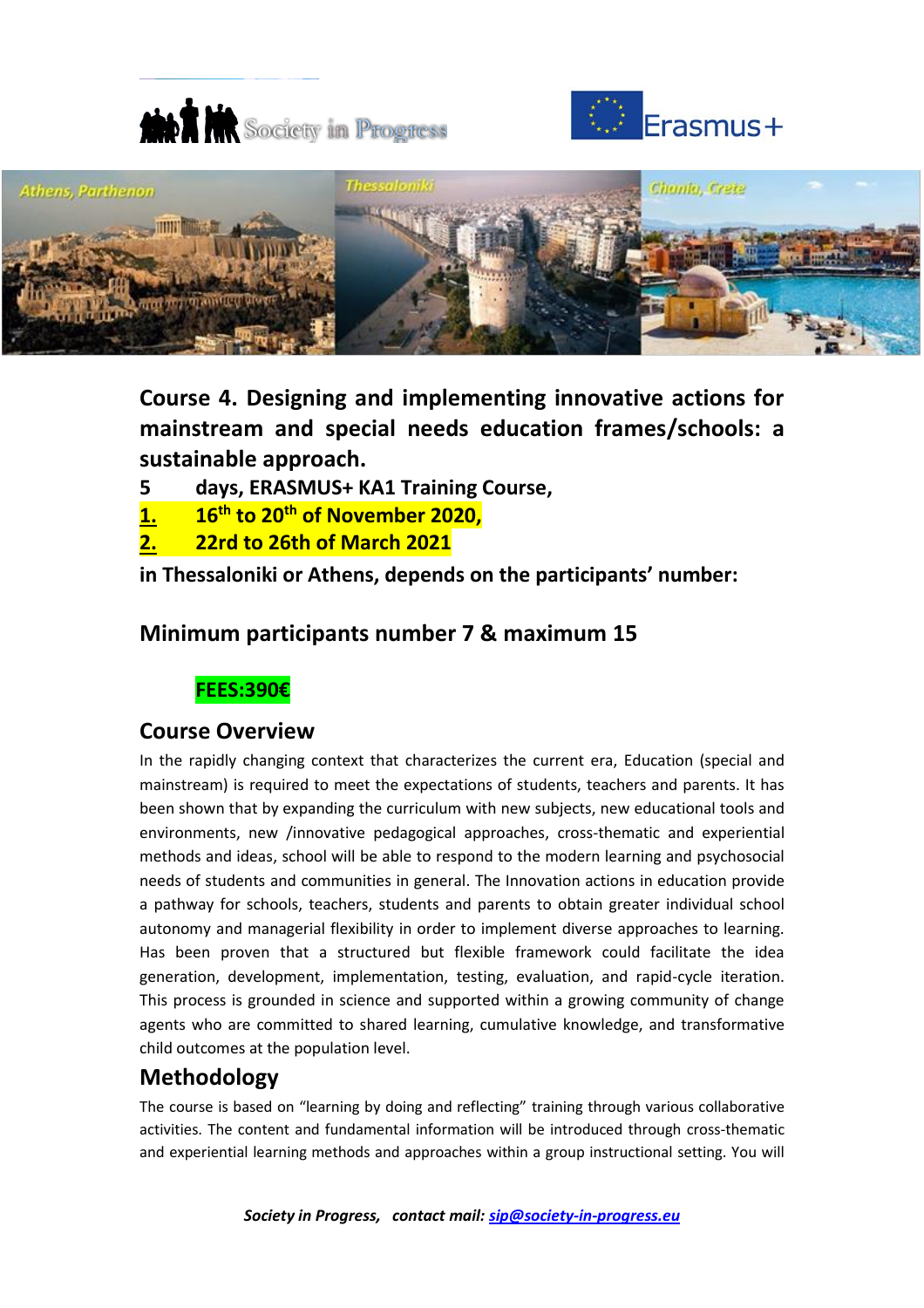



be able to gradually generate classroom-based as well as home-based strategies suitable for pupils with and without disabilities

Modules Module 1 Sustainability, mission and vision Module 2 What is innovation, which is the definition of "innovation"? What mistake do we often make when we talk about innovation? What simple thing can we do to change their conversation / perspective about innovation Module 3 Examples & workshops Module 4 How innovation connected with sustainability Module 5 In which actions the pillars of sustainability is developed, Bringing Innovation to an inclusive School : Empowering Students to thrive in a Changing World Module 6 Integrating Design Thinking Throughout the Curriculum and Moving From Thinking to Doing Module 7 Taking Advantage of Technology, Module 8 Five Ways Teachers Can Use Technology to Help Students Taking Action, Module 9 Project method Module 10 Health Education. Module 11 Stimulation Module 12 Cultural Activities Module 13 Workshop Module 14 Environmental education Module 15 Reflection

## **Learning outcomes**

The participants will improve:

- their ability to plan, organize, implement, prioritize and control work affairs,
- their interpersonal and communication skills learning to hear, discuss, negotiate, design, implement and check the cross-thematic and experiential methods,

• their personal and professional profile, revising and developing key competences and attitudes about sustainability and how these affect community's life?

Additionally:

• they will meet and interact with colleagues from different countries, engage in cross-cultural learning experience, exchange ideas and good practices, gaining useful theoretical, practical and social knowledge.

• Build a professional network for future international cooperation, promoting mobility and partnerships,

Improve foreign language skills, revising and broadening a professional vocabulary.

Also, they will understand: